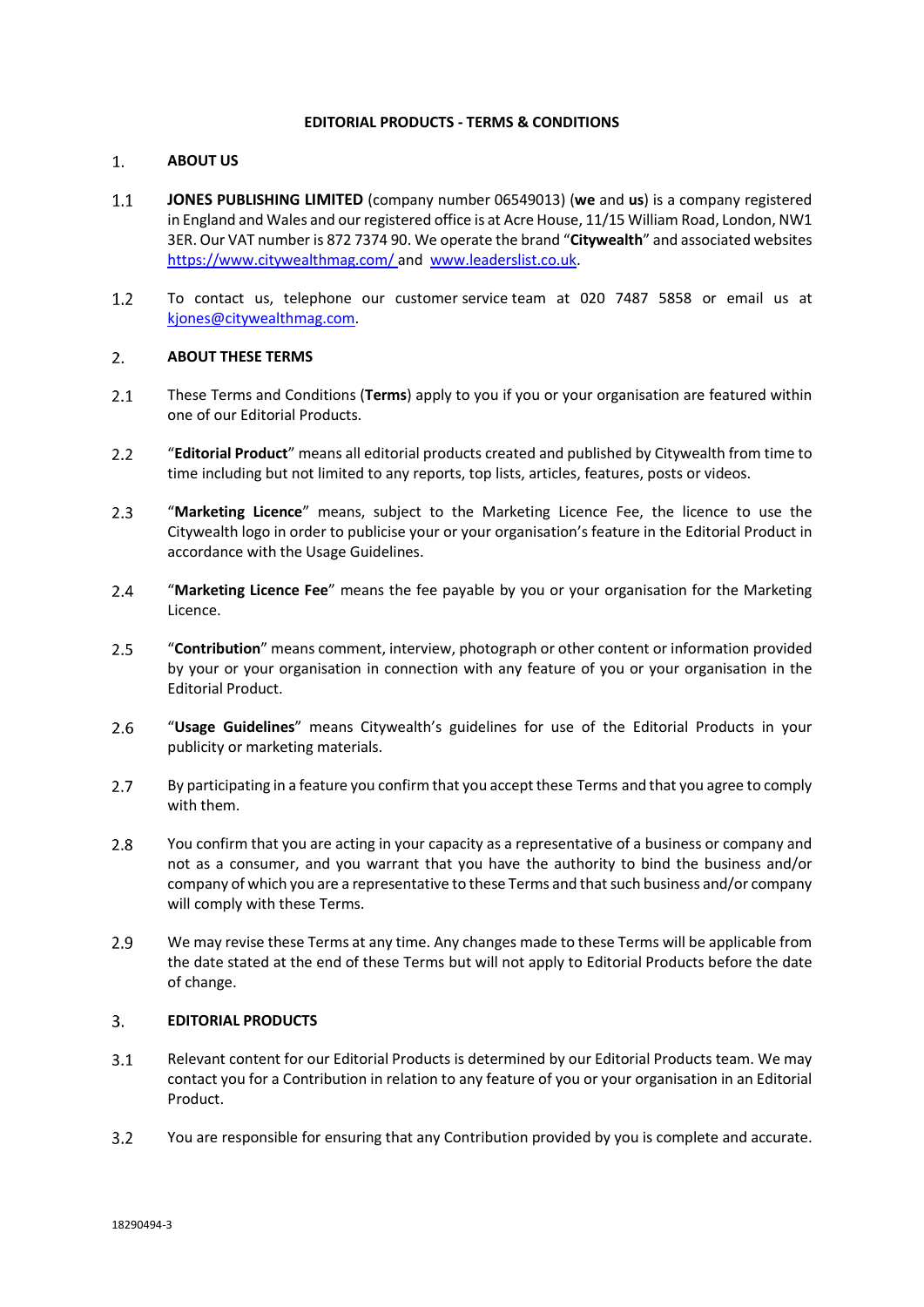#### 4. **INTELLECTUAL PROPERTY RIGHTS & MARKETING LICENCE**

- $4.1$ All Editorial Products are the copyright of Jones Publishing Limited. All rights reserved. No part of any Editorial Product may be reproduced, stored, or transmitted, in any form or by any means including photocopying, recording, making screenshots, editing and reposting without our prior written permission. Please contact kjones@citywealthmag.com if you wish to discuss any such usage and to obtain a copy of our Usage Guidelines.
- $4.2$ Except as expressly permitted by purchase of the Marketing Licence, you must not use the logo, brand name, or trade mark (together the "**Citywealth Marks"**) including but not limited to in any promotional materials, advertising, marketing or similar content, whether online or offline. Please contact kjones@citywealthmag.com if you wish to purchase a Marketing Licence. If you do not wish to purchase a Marketing Licence, you will not be entitled to issue any publicity using the Citywealth Marks.
- $4.3$ All intellectual property rights in or arising out of or in connection with the Editorial Product (other than intellectual property rights in any materials provided by you to us in your Contribution) will be owned by us.
- 4.4 You agree to grant us a fully paid-up, non-exclusive, royalty-free, non-transferable licence to use any materials provided by you to us in your Contribution for purpose of publishing the feature in the Editorial Product and on our website.
- $4.5$ You grant us the right to issue publicity relating to the Editorial Products and to use and publish your name, photograph or likeness, and bio for such purposes.

#### 5. **DATA PROTECTION**

- $5.1$ We each agree to comply with the requirements of all applicable laws in force from time to time relating to the use of personal data.
- $5.2$ We process personal data in accordance with the privacy notice available on our website https://www.citywealthmag.com/privacy-policy.
- $5.3$ You confirm that you have all necessary notices, consents and lawful bases in place in relation to any personal data you may share with us.

### 6. **LIMITATION OF LIABILITY: YOUR ATTENTION IS PARTICULARLY DRAWN TO THIS CLAUSE.**

- $6.1$ Nothing in the Agreement shall limit or exclude any liability for death or personal injury caused by negligence, fraud or fraudulent misrepresentation or any other liability which cannot be limited or excluded under applicable law.
- $6.2$ Subject to Clause 6.1, our total liability to the you arising under or in connection with these Terms, whether in contract, tort (including negligence), breach of statutory duty, or otherwise, shall not exceed the lesser of: (i) total sums you have paid to us in the 12 months preceding the date the liability arise or (ii) £100.
- $6.3$ Under no circumstances shall we be liable for any indirect or consequential loss.
- $6.4$ We will not be liable or responsible for any failure to perform, or delay in performance of, any of our obligations that is caused by any act or event beyond our reasonable control.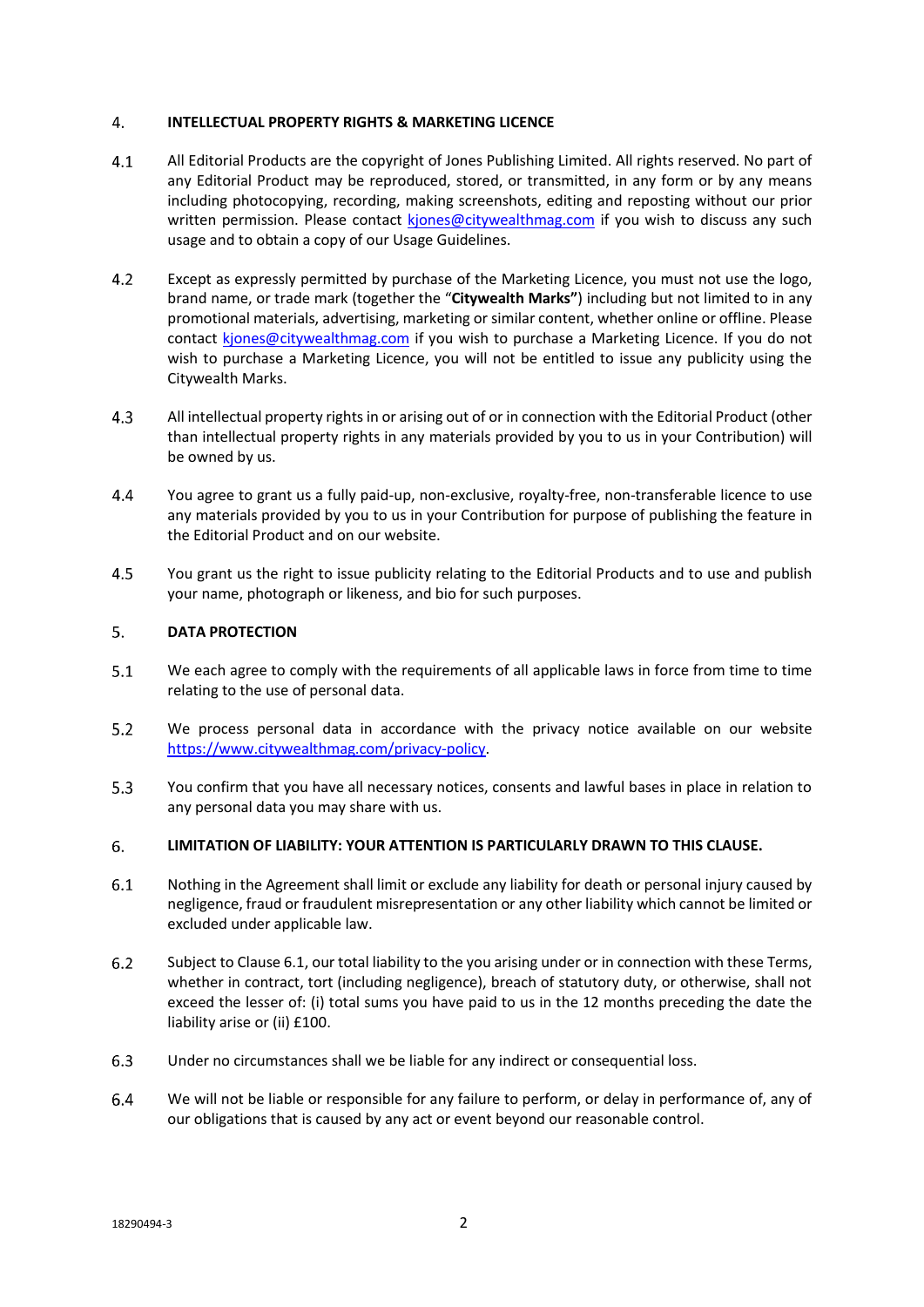#### $7.$ **CONFIDENTALITY**

- $7.1$ Except as expressly permitted in these Terms, we each undertake at any time not to disclose to any person any confidential information concerning the business, affairs, customers or clients of the other party, except to our respective professional advisers (under similar obligations of confidentiality) or as required by law.
- $7.2$ You are responsible for ensuring that information in your Contribution does not contain any such confidential information.

#### $8<sub>1</sub>$ **NOTICES**

- $8.1$ When we refer to "**in writing**" in these Terms, this includes email.
- $8.2$ Any notice or other communication given by one of us to the other under or in connection with these Terms must be in writing and be delivered personally, sent by pre-paid first class post or other next working day delivery service, or email.
- $8.3$ A notice or other communication is deemed to have been received (a) on signature of a delivery receipt or (b) if sent by email, at the time of transmission, or if this falls outside of business hours (9am-5pm, Mon-Fri) in the place of receipt, when business hours resume.
- $8.4$ The provisions of this Clause will not apply to the service of any proceedings or other documents in any legal action.

### 9. **GENERAL**

- $9.1$ These Terms represent the entire agreement between you and us in relation to its subject matter. You acknowledge that you have not relied on any statement, promise or representation or assurance or warranty that is not set out in these Terms.
- $9.2$ We may assign or transfer our rights and obligations to another entity. You may only assign or transfer your rights or your obligations to another person if we agree in writing.
- $9.3$ Any variation of these Terms only has effect if it is in writing and signed by you and us (or our respective authorised representatives).
- $9.4$ If we do not insist that you perform any of your obligations under the Terms, or if we do not enforce our rights against you, or if we delay in doing so, that will not mean that we have waived our rights against you or that you do not have to comply with those obligations. If we do waive any rights, we will only do so in writing, and that will not mean that we will automatically waive any right related to any later default by you.
- $9.5$ Each paragraph of these Terms operates separately. If any court or relevant authority decides that any of them is unlawful or unenforceable, the remaining paragraphs will remain in full force and effect.
- 9.6 These Terms are between you and us. No other person has any rights to enforce any of its terms.
- 9.7 These Terms are governed by English law and we each irrevocably agree to submit all disputes arising out of or in connection with these Terms to the exclusive jurisdiction of the English courts.

# **These Terms were last updated on [26 April 2022]**